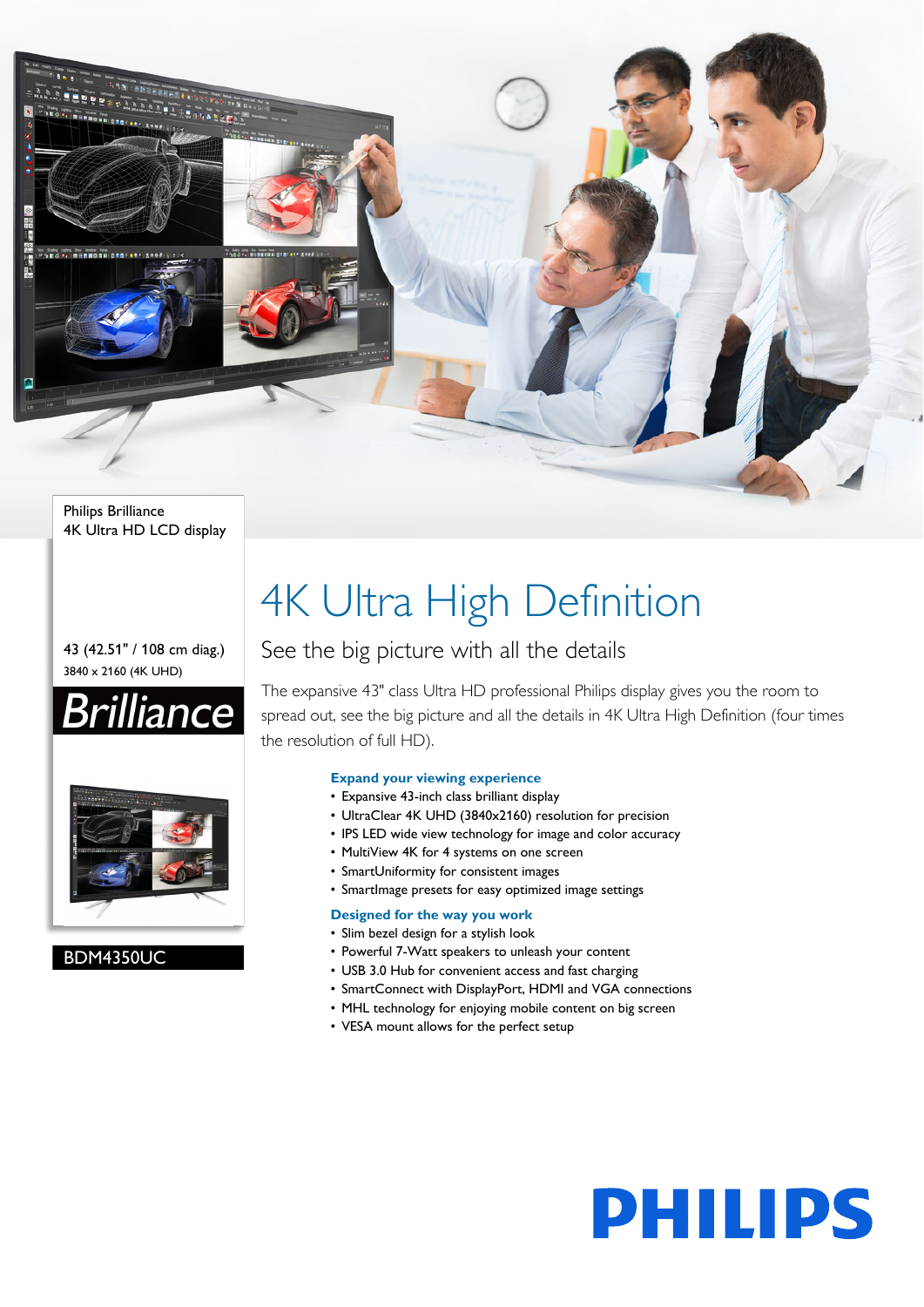#### 4K Ultra HD LCD display 43 (42.51" / 108 cm diag.) 3840 x 2160 (4K UHD)

## **Highlights**

#### **UltraClear 4K UHD Resolution**



These Philips displays utilize high performance panels to deliver UltraClear, 4K UHD (3840 x 2160) resolution images. Whether you are demanding professional requiring extremely detailed images for CAD solutions, using 3D graphics applications or a financial wizard working on huge spreadsheets, Philips displays will make your images and graphics come alive.

#### **IPS technology**



IPS displays use an advanced technology which gives you extra wide viewing angles of 178/178 degree, making it possible to view the display from almost any angle. Unlike standard TN panels, IPS displays gives you remarkably crisp images with vivid colors, making it ideal not only for Photos, movies and web browsing, but also for professional applications which demand color accuracy and consistent brightness at all times.

#### **MultiView technology for 4K**



Philips MultiView feature on this expansive 4K UHD display enables you to have up to four

systems each shown in Full HD on one screen. You can use the Picture-by-Picture (PbP) for monitoring four systems on one screen for control rooms or security. Or for multiple devices like two notebooks side-by-side simultaneously, making collaboration more productive. Or Picture-in-Picture mode (PiP) watching a live football feed from your set-top box, while working on your PC.

#### **SmartUniformity**



Fluctuations in brightness and color on LCD screens are a common phenomenon. Philips SmartUniformity mode delivers accurate images in terms of brightness; which is crucial for photography, design, and printing. With a color metric to assess color accuracy, this mode is calibrated to meet average luminance uniformity is greater than 95%. Selecting this mode will produce uniform and accurate images.

#### **SmartImage**



SmartImage is an exclusive leading edge Philips technology that analyzes the content displayed on your screen and gives you optimized display performance. This user friendly interface allows you to select various modes like Office, Photo, Movie, Game, Economy etc., to fit the application in use. Based on the selection, SmartImage dynamically optimizes the contrast, color saturation and sharpness of images and videos for ultimate display















performance. The Economy mode option offers you major power savings. All in real time with the press of a single button!

#### **7-Watt Speakers**

A pair of high quality stereo speakers built into a display device. It can be visible front firing, or invisible down firing, top firing, rear firing, etc depending on model and design.

#### **USB 3.0 Hub with FastCharge**

Super Speed USB 3.0 deploys 5.0 gbit/s transfer rate, which is about 10 times faster than USB 2.0 standard significantly reducing data transfer time saving you time and money. With more bandwidth, super speed transfer rates, better power management and superior overall performance, USB 3.0 sets the latest global standard allowing you to use the large capacity storage devices. Now you don't have to wait so long for devices to charge. New FastCharge enables quick charging to charge and go. USB 3.0 is also backward compatible with USB 2.0 devices.

#### **SmartConnect for 4K**

These Philips displays come equipped with the most advanced multi connections like VGA, Display Port, universal HDMI connector, enabling you to enjoy high resolution uncompressed video and audio content. New DisplayPort and HDMI 2.0 connection now enables full 4K resolution at 60Hz for smooth visuals. USB connections ensures that you can have super speed data transfers while having global connectivity. Regardless of what source you use, you can rest assured that this Philips display will ensure your investment is not made obsolete any time soon!